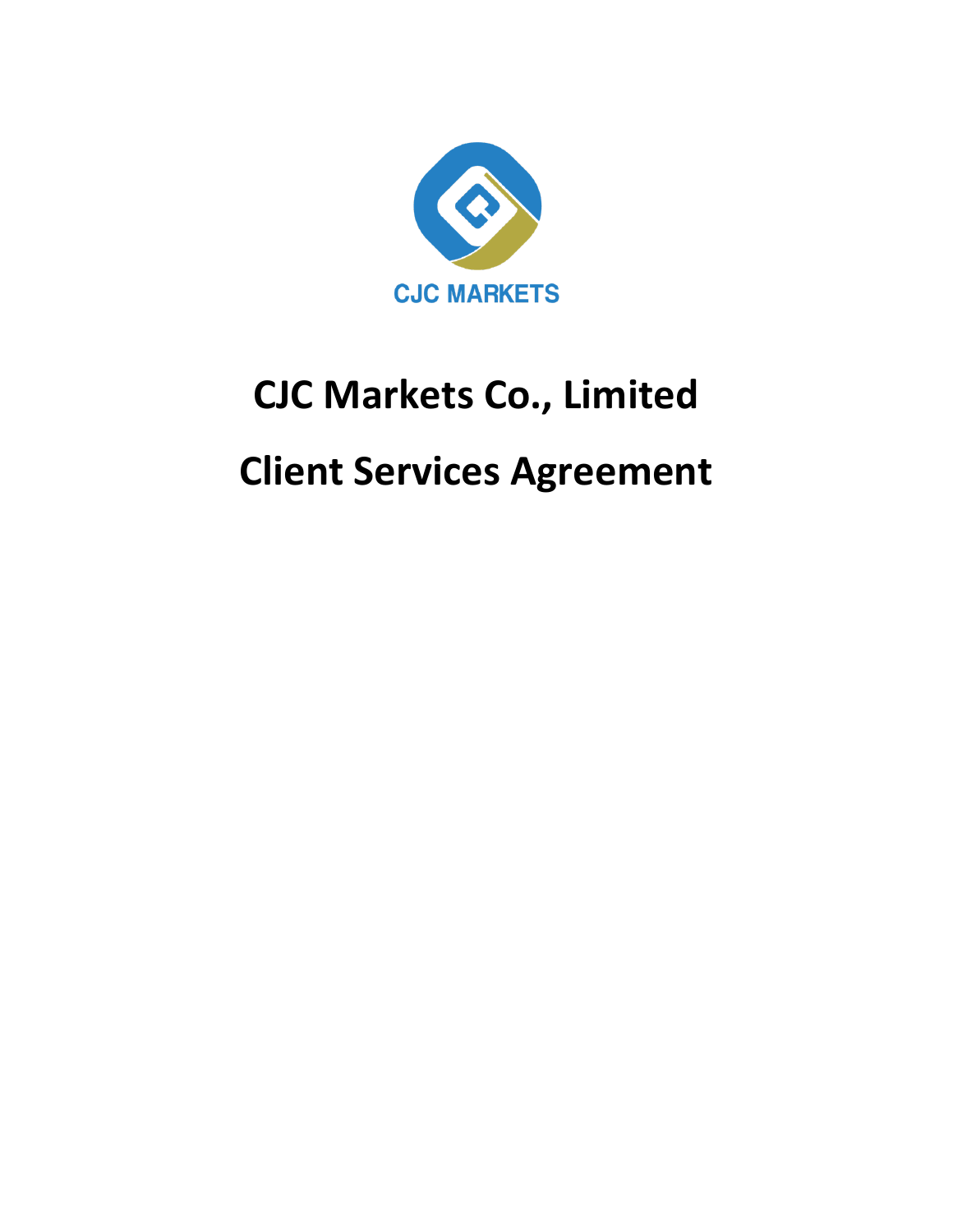#### **Part 1: Account Application**

This Client Services Agreement comprises of the Account Application (Part 1) and the Terms and Conditions (Part 2). It is important that you read and understand the contents of both parts before completing this application. You are advised to seek professional advice if in doubt.

You must complete this form accurately and truthfully. If any of the information should change, you are required to inform us. Please provide the original or an original certified copy of following documents.

#### **1. Identification Documents**

- Passport
- Firearms License
- National Identity Card
- Driver license and, in addition,
	- a document issued by a registered bank that contains the person's name and signature (for example a credit card, debit card or EFTPOS card) or
	- a bank statement issued by a registered bank in the 3 months immediately preceding the date of application or
	- a statement issued by a government agency in the 3 months immediately preceding the date of application

#### **2. Address Verification Documents**

- Bank statement
- Rate invoice
- Government issued document
- Utility invoice

#### 3. **Bank Account Verification Document**

- Bank statement
- Bank encoded deposit slip
- Other document issued by your bank with your name and account number.

All documents must be issued and certification must be done in the 3 months immediately preceding the date of application. In New Zealand, you can have your documents certified by a Justice of the Peace, a member of the police, a registered doctor, a registered teacher, a registered medical doctor, a lawyer, a notary public, a chartered accountant or a person who has the legal authority to take statutory declarations or equivalent in New Zealand. When certifying documents overseas, the certification must be done by a person authorised by law in that country to take statutory declarations or equivalent in that country.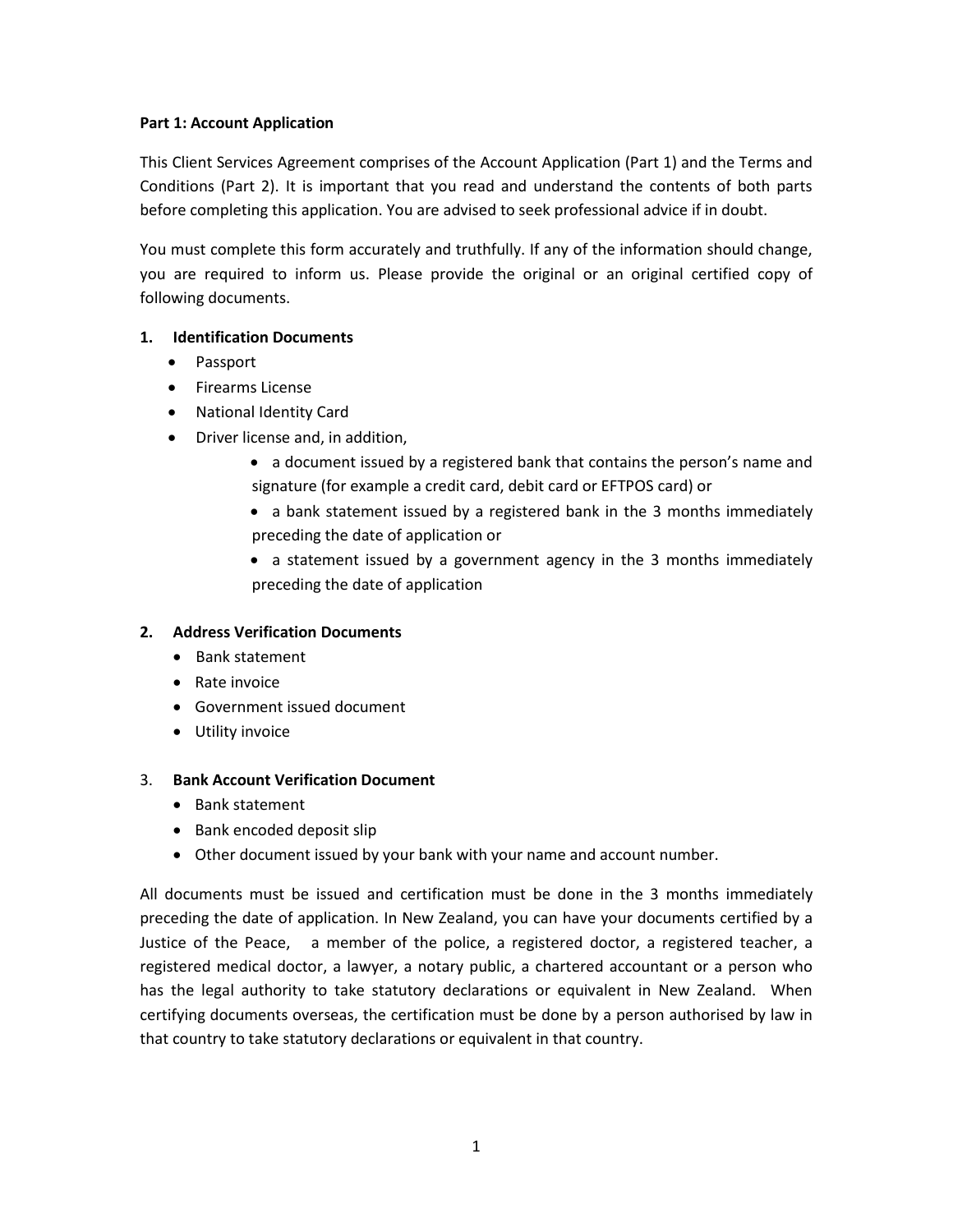US Person Status Declaration – Foreign Account Tax Compliance Act (FATCA) selfcertification. Please check  $(\checkmark)$ 

- $\Box$  The account holder(s) or authorised person(s) is not a U.S. person citizen or not a U.S. person for tax purpose.
- $\Box$  The account holder(s) or authorised person(s) is a U.S. person citizen or a U.S person for tax purpose.

#### **4. Account Holder Details**

#### **Account Holder Details (Individual or First Joint Applicant)**

| Title                  | Surname |             | First and middle name |
|------------------------|---------|-------------|-----------------------|
| Other name(s) Known by |         |             |                       |
| Date of Birth          |         | Nationality |                       |
| Residential address    |         |             |                       |
| Mailing address        |         |             |                       |
| Telephone number       |         |             |                       |
| E-mail address         |         |             |                       |
| Telephone password     |         |             |                       |

#### **Account Holder Details (Individual or Second Joint Applicant)**

| Title                      | Surname     |  | First and middle name |
|----------------------------|-------------|--|-----------------------|
| Other name(s) Known by     |             |  |                       |
| Date of Birth              | Nationality |  |                       |
| <b>Residential address</b> |             |  |                       |
| Mailing address            |             |  |                       |
| Telephone number           |             |  |                       |
| E-mail address             |             |  |                       |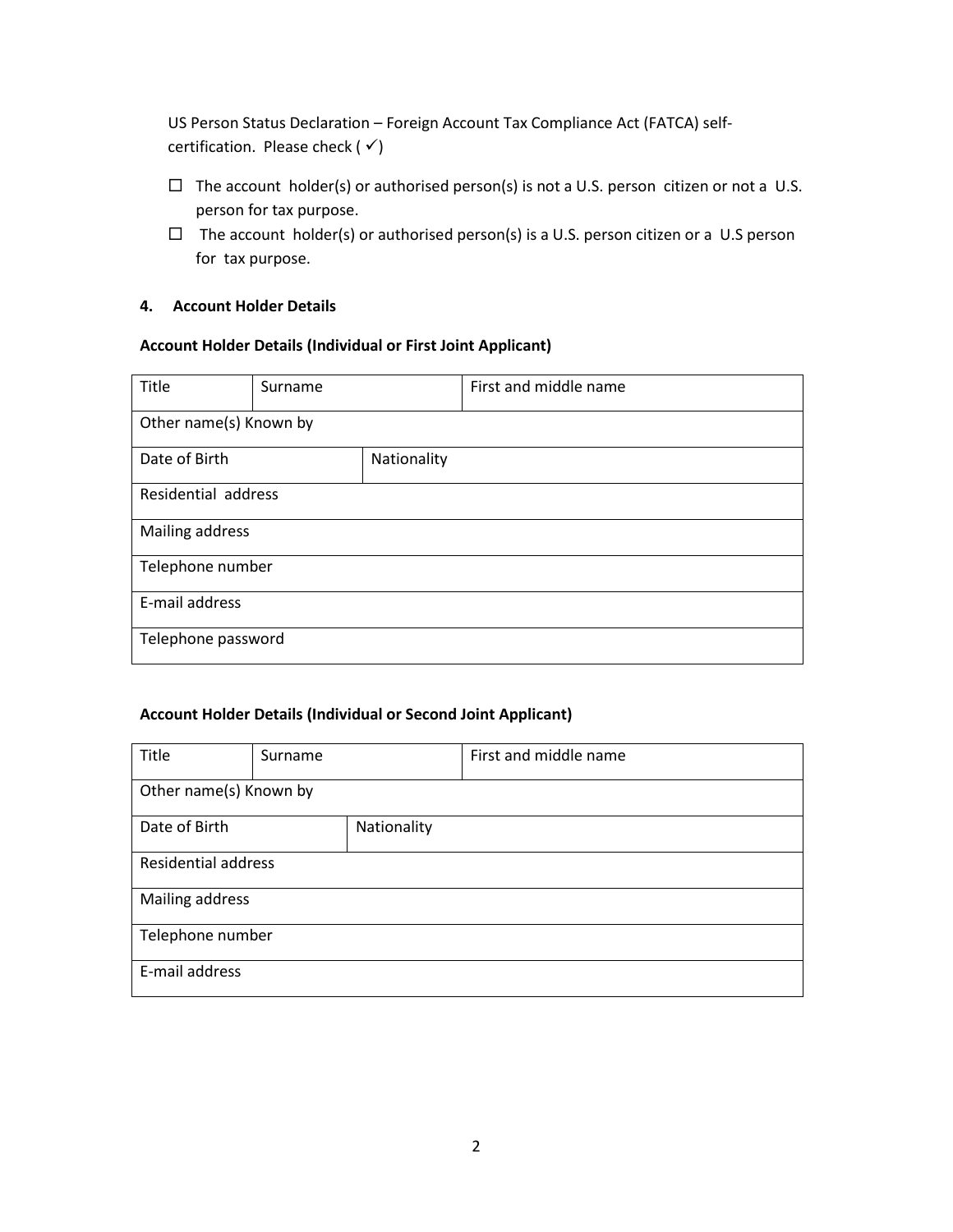#### **Account Holder Details (Individual or Third Joint Applicant)**

| Title                      | Surname |             | First and middle name |
|----------------------------|---------|-------------|-----------------------|
| Other name(s) Known by     |         |             |                       |
| Date of Birth              |         | Nationality |                       |
| <b>Residential address</b> |         |             |                       |
| Mailing address            |         |             |                       |
| Telephone number           |         |             |                       |
| Email address              |         |             |                       |

#### 5. **Authorised Representative**

| Title                          | Surname       |             | First and middle name |
|--------------------------------|---------------|-------------|-----------------------|
| Other name(s) Known by         |               |             |                       |
|                                | Date of Birth | Nationality |                       |
| <b>Residential address</b>     |               |             |                       |
| Mailing address                |               |             |                       |
| Telephone number               |               |             |                       |
| <b>Email address</b>           |               |             |                       |
| Relationship to Account Holder |               |             |                       |

#### **6. Bank Account Details**

| Name of Bank          |  |
|-----------------------|--|
| Name of Account       |  |
| <b>Account Number</b> |  |

The bank account name must be the same as that of the applicant. We will use this bank account as the standard settlement instruction for settlement of funds. If you wish to add or change accounts, please inform us and provide proof of account.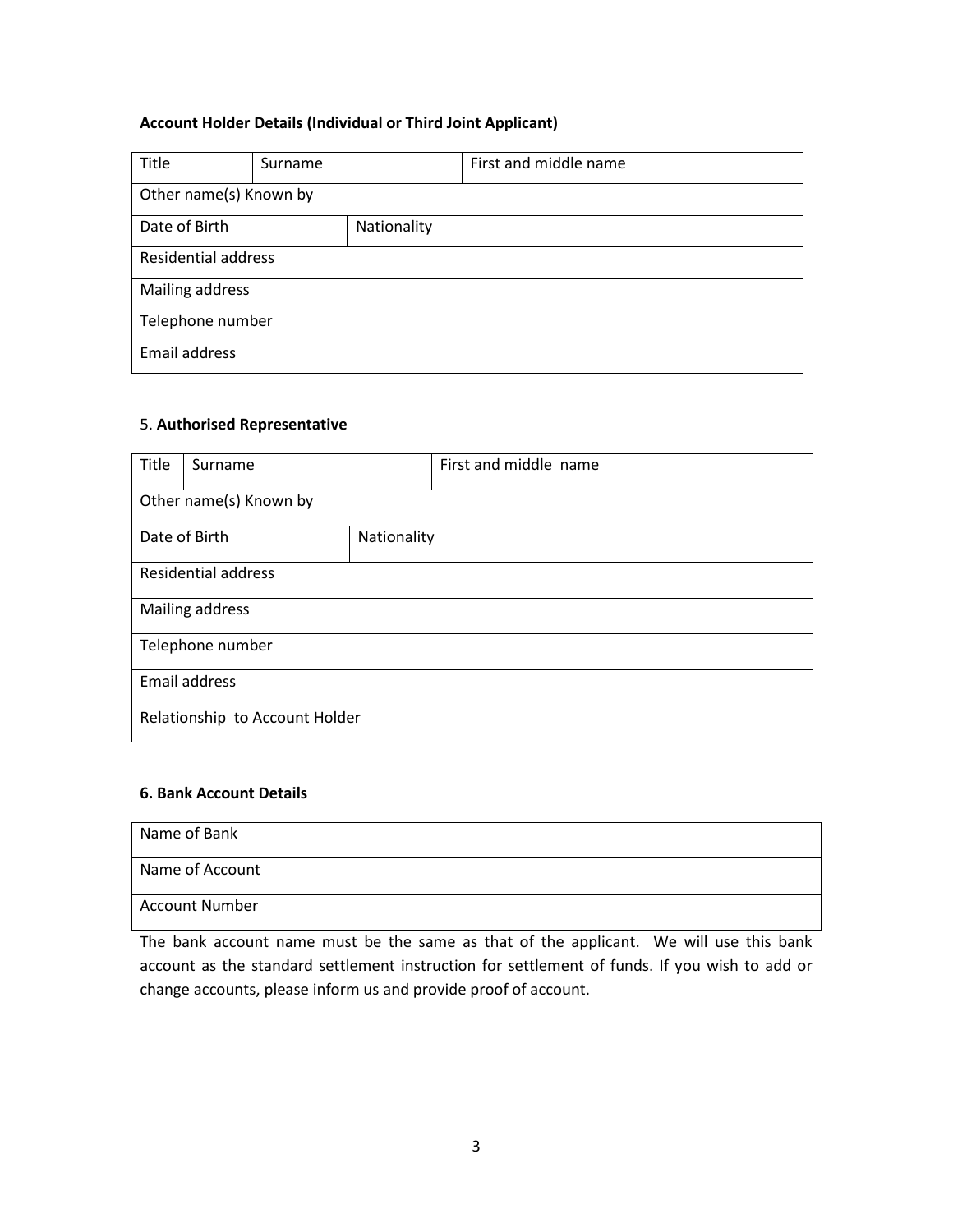#### **7. Suitability of Product for Client**

#### Warning

Many derivatives are complex and high-risk financial products that are not suitable for most retail investors. If you do not understand a derivative described in this document and the risks associated with it, you should not enter into it. You can also seek advice from a financial adviser to help you make your decision. You should ask if that adviser has experience with these types of derivatives. You are strongly advised to give us information to determine your suitability to trade derivatives. If you are not suitable to trade derivatives, you may risk exposing yourself to risks that fall outside your knowledge and experience and you may not have the knowledge or experience to properly assess or mitigate the effects of the derivative. Without the information from you, there is a strong risk that we will not be able to assess whether you have the necessary knowledge and experience to understand the risks involved.

#### **8. Risk Disclosure Statement**

Trading in leveraged foreign exchange, CFDs and derivatives is risky and losses can be substantial. The risks stated in this statement are not full and complete and may change. You are recommended to seek professional opinion and carefully decide on whether such trading is suitable for you. Below are some of the risks you should consider.

There is a possibility that you may lose more than your initial deposit due to the elevated level of risks involved.

When trading leveraged products, a large exposure may be taken with a relatively small deposit. This can lead to magnification of losses and you may lose more than your original investment amount.

You may be required to maintain additional funds in your account at short notice due to increased market volatility or other reasons. If you are not able to do so, your positions may be closed out.

There may arise situations where it may be difficult for you to close out your positions. This may be due to high price volatility or a sharp reduction in liquidity.

Stop loss orders are not guaranteed and under certain conditions there may be gapping in prices and such orders may be executed at prices which may differ from the ordered price to a considerable extent.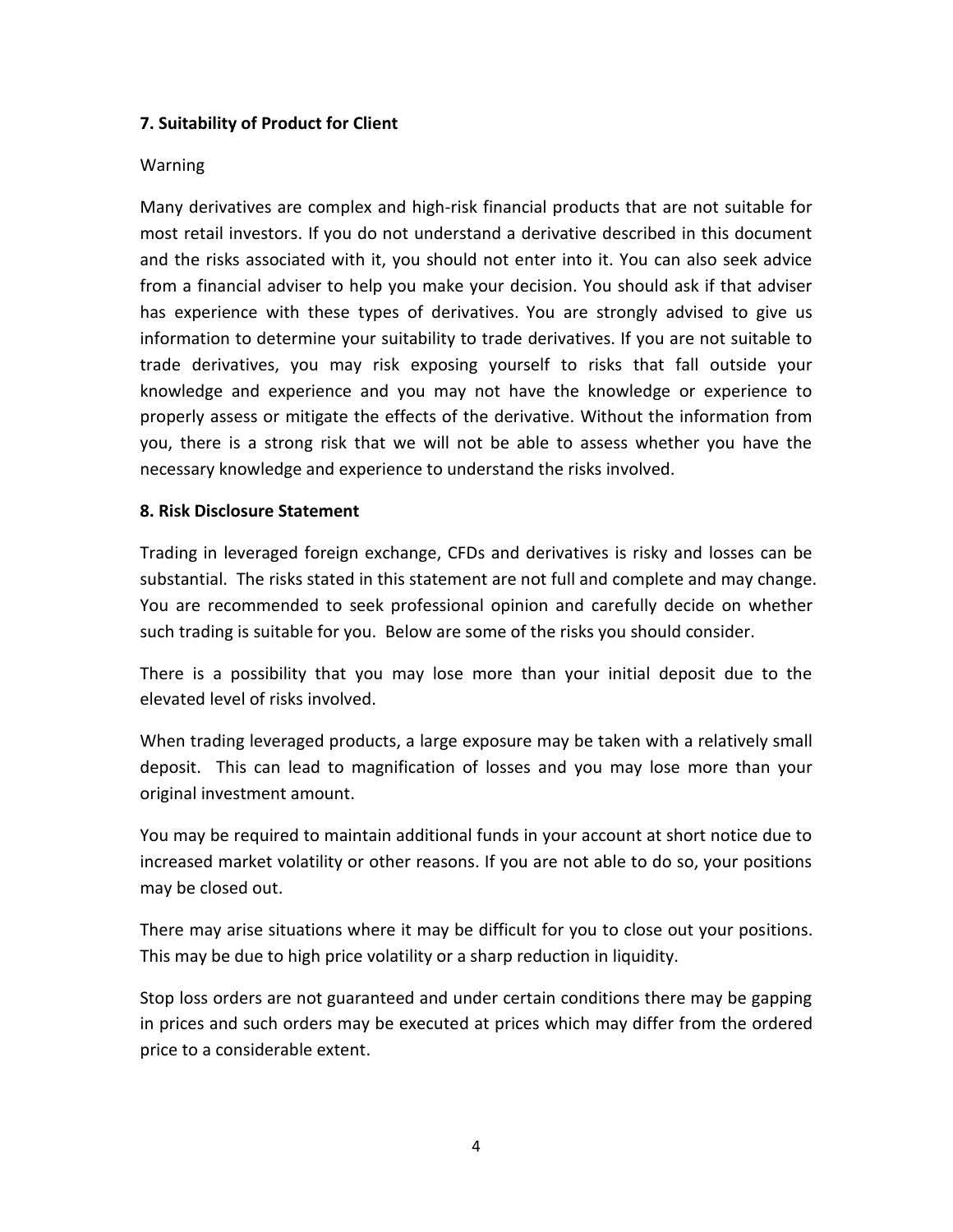Trading on-line may be subject to risks associated to using the internet. There may be losses in connectivity or internet failure or connection may be slow or there may be a power outage or equipment failure.

#### **9. Client Acknowledgement and Declaration**

By signing and completing this Account Application, you acknowledge and declare that:

- 1. You have read and understood the Client Services Agreement and agree to be bound by the Terms and Conditions and all that in the Agreement or any variations that may be informed to you from time to time.
- 2. You have read and understood the Risk Disclosure Statement.
- 3. You have read and understood the Product Disclosure Statement.
- 4. You agree that the trading of the products made available in this account is suitable for you.
- 5. You confirm that all the information that you have provided is correct.
- 6. This Application and associated documents do not disclose all risks associated with the products you are trading and that you should seek professional advice or make careful studies before opening the account.
- 7. You have appointed us to be the principal of your trades in accordance with the Terms and Conditions of the Agreement.
- 8. You agree that for a joint account, the liability of each person is joint and several.
- 9. You confirm that the account holder(s) and any authorised person is not a Politically Exposed Person (PEP) and that no monies or activities are associated with money laundering, the financing of terrorism or other illegal activities.

#### **10. Signature**

| Name: |                                    |
|-------|------------------------------------|
|       | Signature: _______________________ |
| Date: | Date:                              |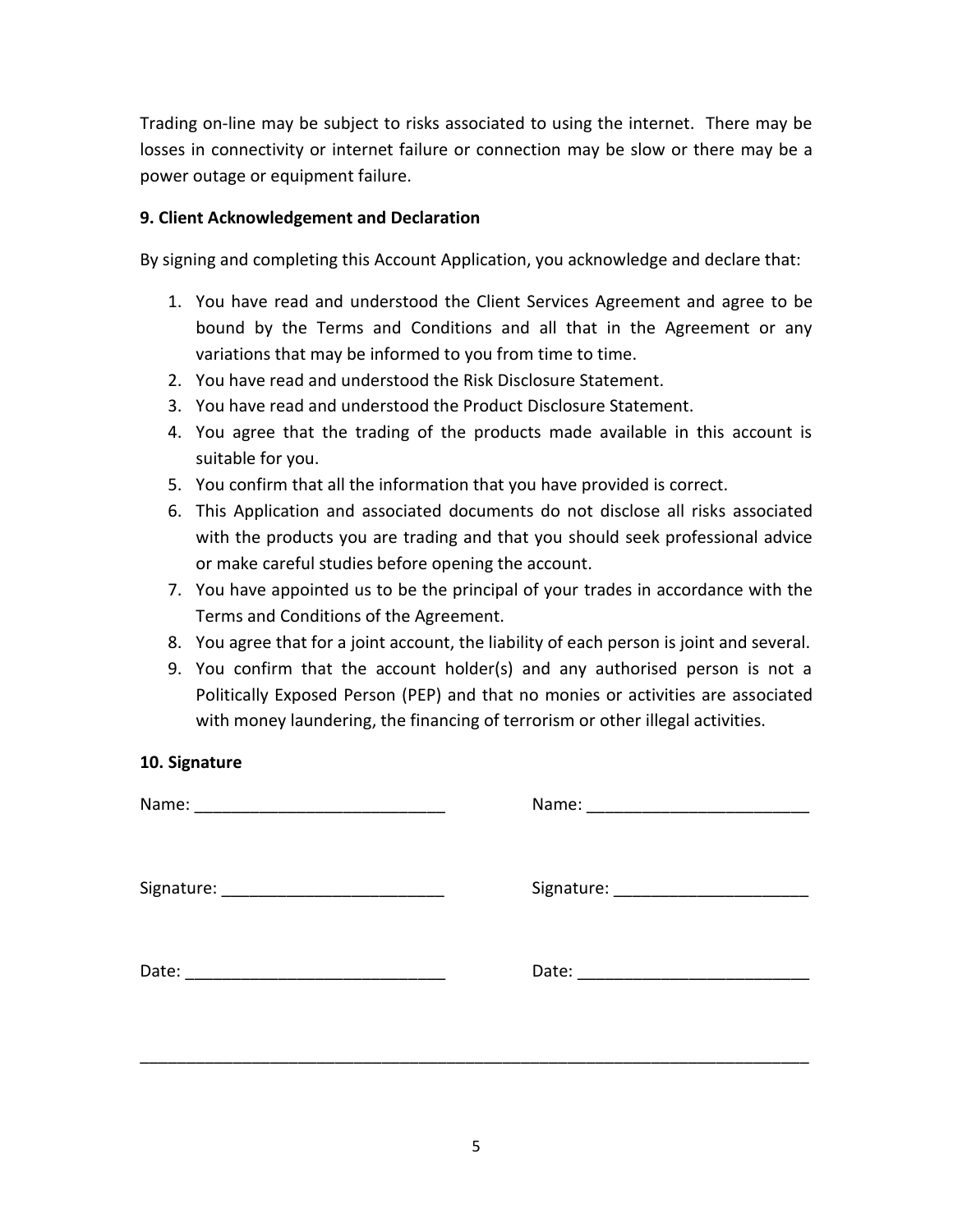|                                                                     | Signature: ______________________________                                               |
|---------------------------------------------------------------------|-----------------------------------------------------------------------------------------|
|                                                                     |                                                                                         |
| of the Power of Attorney must be provided if signed by an attorney. | The account holder(s), all authorised persons and attorneys must sign. A certified copy |
| Signed for and on behalf of CJC Markets Co., Limited                |                                                                                         |
|                                                                     |                                                                                         |
|                                                                     |                                                                                         |
|                                                                     |                                                                                         |
|                                                                     |                                                                                         |
| <b>Part 2. Terms and Conditions</b>                                 |                                                                                         |
| <b>Table of Contents</b>                                            |                                                                                         |
| Contents                                                            | Page Number                                                                             |
| 1. Agreement                                                        | 8                                                                                       |
| 2. Services Provided to You                                         | 8                                                                                       |
| 3. Your Account                                                     | 8                                                                                       |
| 4. Trading Risk                                                     | 9                                                                                       |
| 5. Margin Requirements                                              | 9                                                                                       |
| 6. Stop-out closing of Positions                                    | 9                                                                                       |
| 7. Dealing Instructions                                             | 10                                                                                      |
| 8. Telephone Recording                                              | 10                                                                                      |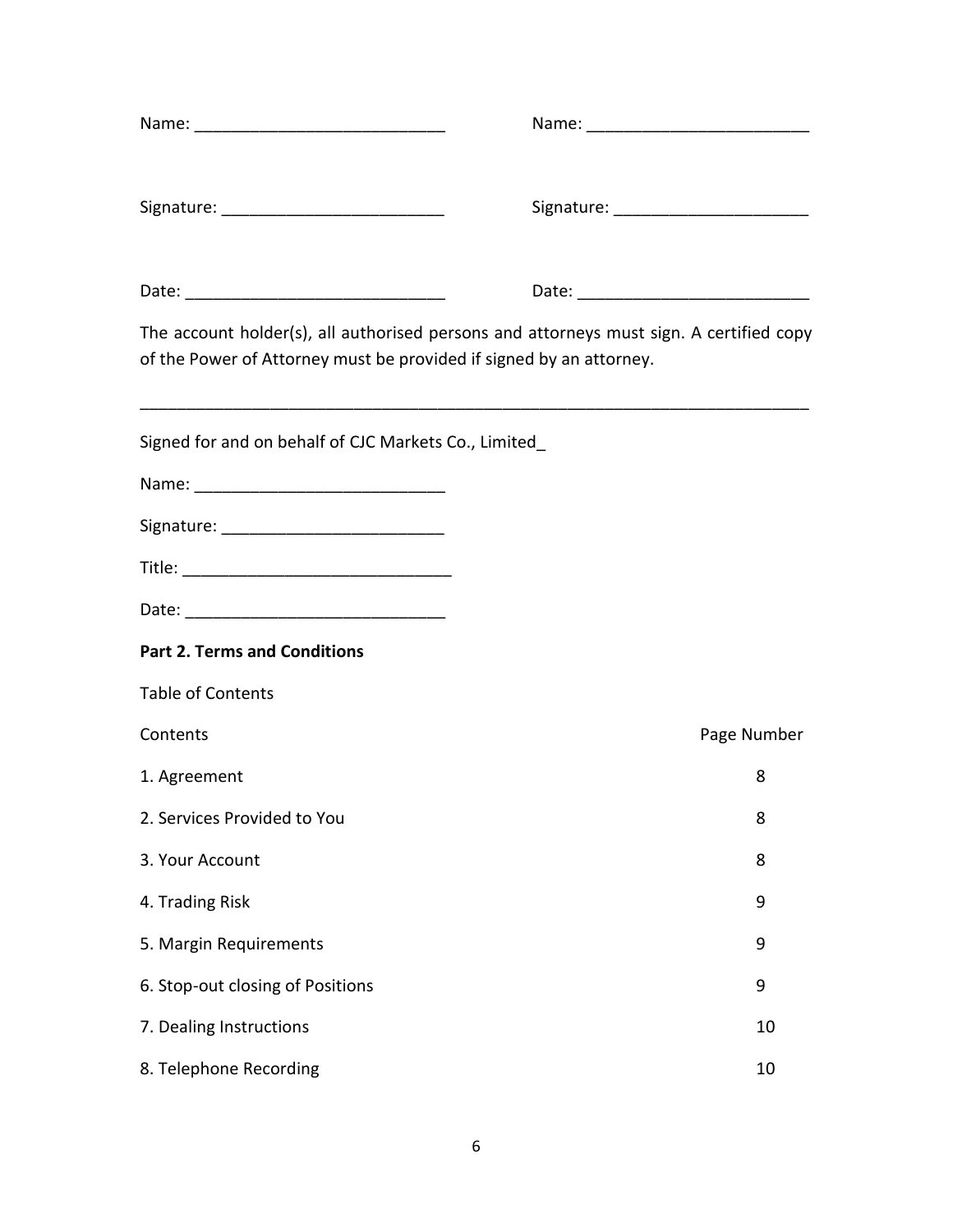| 9. Facsimile and Telephone Indemnity                                                              | 10 |
|---------------------------------------------------------------------------------------------------|----|
| 10. Movement of Funds                                                                             | 11 |
| 11. Confirmation of Orders, Trades, Confirmation Information and<br><b>Proof of Communication</b> | 12 |
| 12. CJC's Right to Refuse to Deal                                                                 | 12 |
| 13. CJC's Right to Deal                                                                           | 12 |
| 14. Fees and Charges                                                                              | 12 |
| 15. Closing or Voidance of Positions                                                              | 13 |
| 16. Suspension of Account                                                                         | 14 |
| 17. Set-off Rights                                                                                | 14 |
| 18. Force Majeure                                                                                 | 14 |
| 19. Discontinuation and Ceasing of Offering of Contract                                           | 15 |
| 20. Indemnity                                                                                     | 15 |
| 21. Default Event                                                                                 | 15 |
| 22. Delegation                                                                                    | 16 |
| 23. Amendment and Termination                                                                     | 16 |
| 24. Termination                                                                                   | 17 |
| 25. Acknowledgement, Warranties and Undertakings                                                  | 17 |
| 26. Complaints                                                                                    | 18 |
| 27. Interpretation                                                                                | 19 |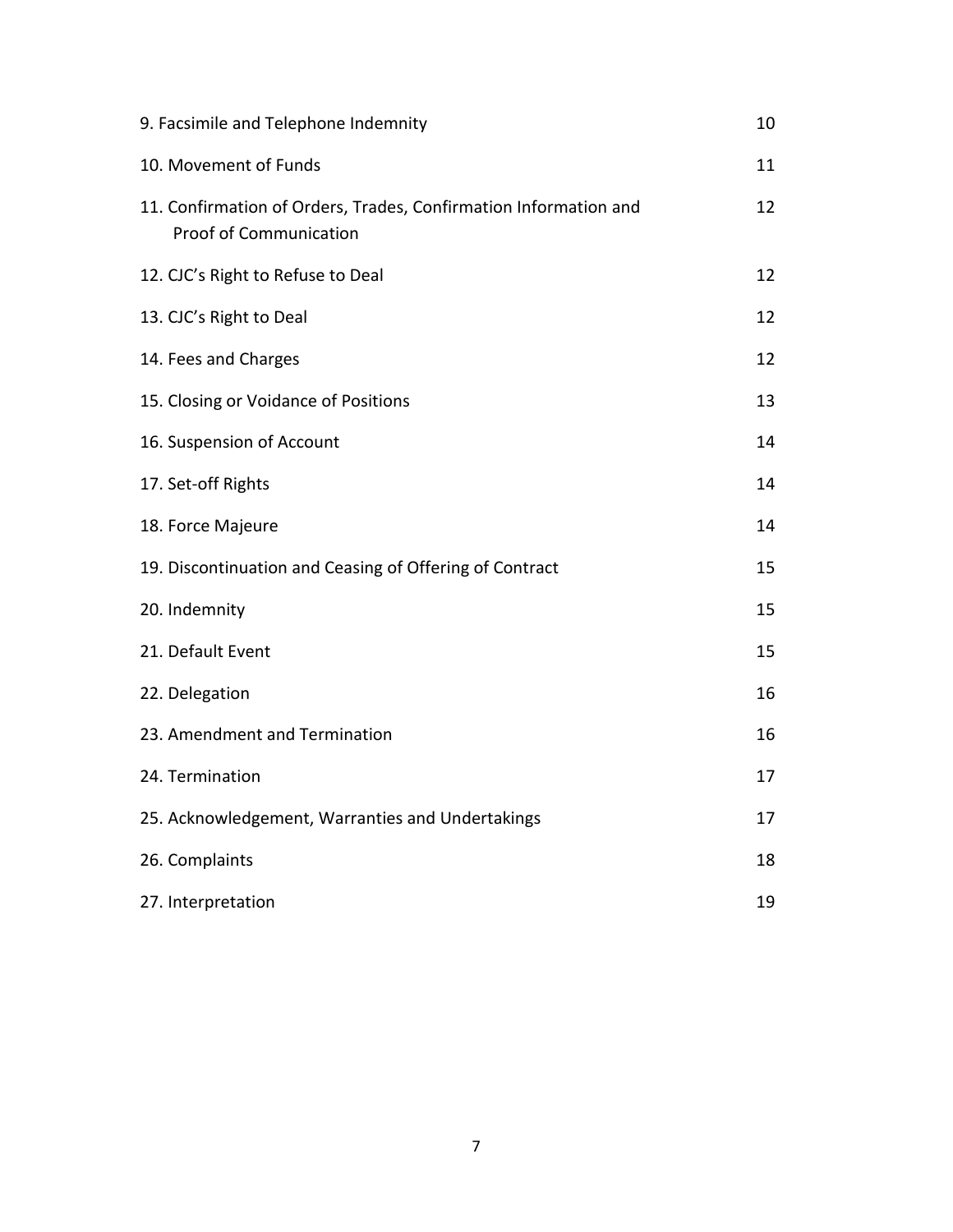## **1. Agreement**

This Client Services Agreement contains the terms and conditions with which a customer ("You") agrees to deal with CJC Markets Co., Limited\_ ("CJC"). This Agreement consists of the Account Application (Part 1) and the Terms and Conditions (Part 2). By opening an Account with CJC, you agree to be bound by this Agreement and the Terms and Conditions and acknowledged that you have read and fully understood this Agreement, the Risk Disclosure Statement and the Product Disclosure Statement

## **2. Services Provided to You**

(a) CJC will provide you with the ability to deal in contracts for difference ("Contract") and other derivative products ("Contract").

(b) CJC will provide you with an electronic platform ("Trading Platform") to execute trades.

(c) CJC does not provide any financial or investment advice.

(d) CJC may, from time to time, provide general information. None of this information should be considered as any form of advice. CJC does not guarantee the accuracy of any information or recommendation given to you or warrant the merit of any trade. You must assess the accuracy of information given to you and decide whether the information, recommendation or opinion is useful or suitable for you.

#### **3. Your Account**

(a) You warrant that the information given in the Account Application is true and correct and that you will inform CJC of any changes.

(b) When two or more persons are account holders, they shall jointly and severally be liable for the obligations of the Account.

(c) Any instruction given to us by any one person shall be deemed sufficient for action to be taken and CJC is under no obligation to inform any other person(s).

(d) A default by one person shall be deemed as a default of the Account.

(e) Any instruction given by an Authorised Person or Attorney shall be deemed as given by you. CJC may also give information to any Authorised Person or Attorney and this shall be deemed as have been given to you.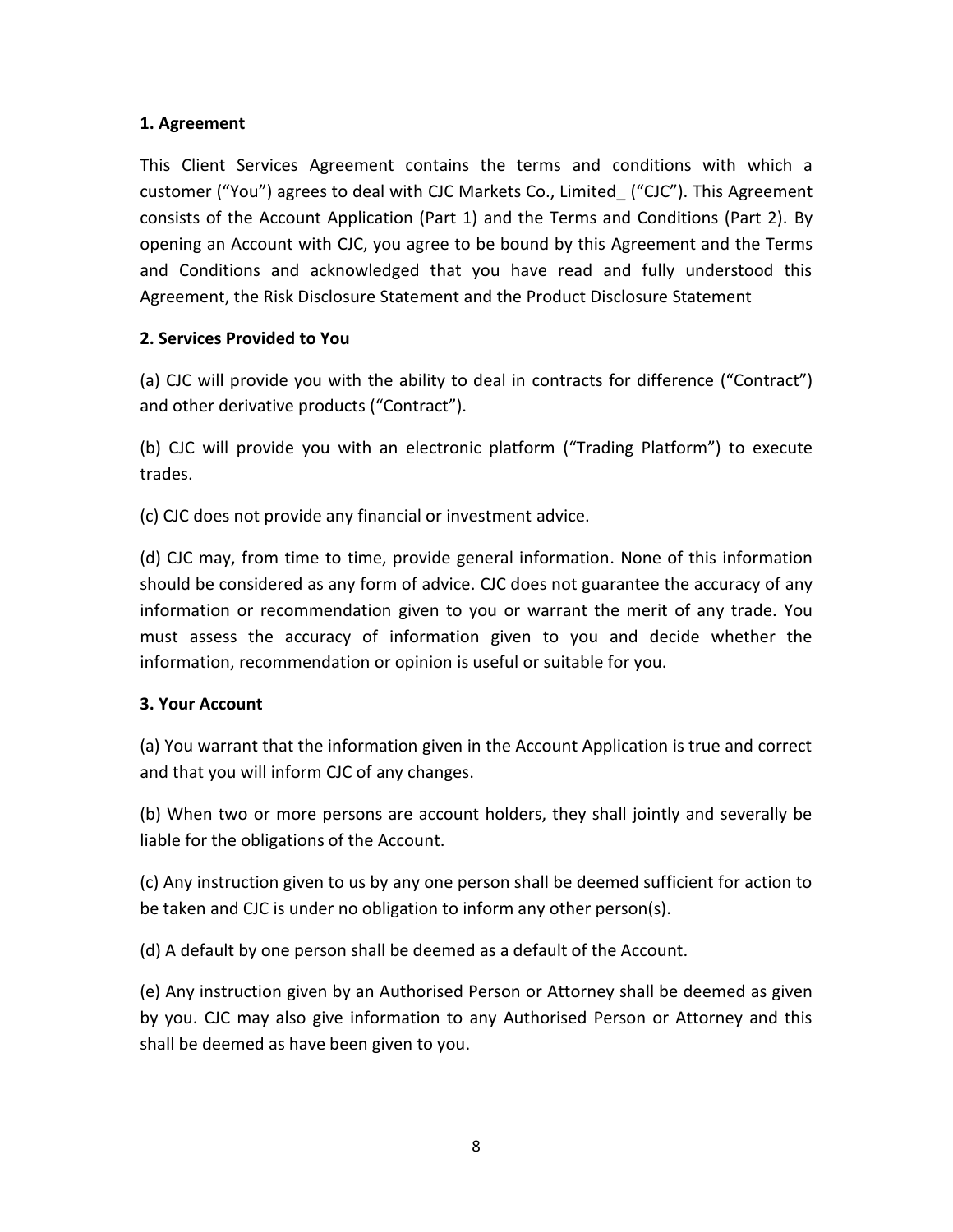#### **4. Trading Risk**

(a) The risks of all trades are borne by you.

(b) CJC will not be liable for any losses or costs incurred by you because of any information that CJC may have provided to you.

(c) For trades that are executed at prices that are out of the prevailing market, CJC reserves the right to void the trades or to adjust them to prices that were at the prevailing market. Any losses will be borne by you and profits accrue to you.

#### **5. Margin Requirements**

(a) CJC requires that your account has sufficient Collateral to act as Margin before you can establish a position. CJC only accepts money in the form of cleared funds by electronic transfer as Collateral. Your liability is not limited to the amount of Margin you have in your account.

(b) CJC reserves the right to decide on the amount of Margin required without prior notification to you. The new requirement may apply to existing and new Positions.

(c) You are advised to maintain sufficient Margin and to remain contactable at all time. Your Account's margin level is clearly stated on your trading platform. You agree that electronic trading carries the risk of you not being able to access your Account at all time and that this may affect your ability to access your margin level.

(d) CJC is not obligated to inform you of your margin level or make a Margin Call to you at any time.

## **6. Stop-out closing of Positions**

(a) Some or all your positions may be closed out if your equity reaches the Stop-Out Level. It is at CJC's discretion to decide which Positions to close out.

(b) There is no guarantee that Positions will be closed out at prices prevailing at the time when the stop-out was triggered. Your account may be in deficit after your Positions have been stopped-out.

(c) If your account is in deficit, you are obligated to make payments to CJC to eliminate the deficiency.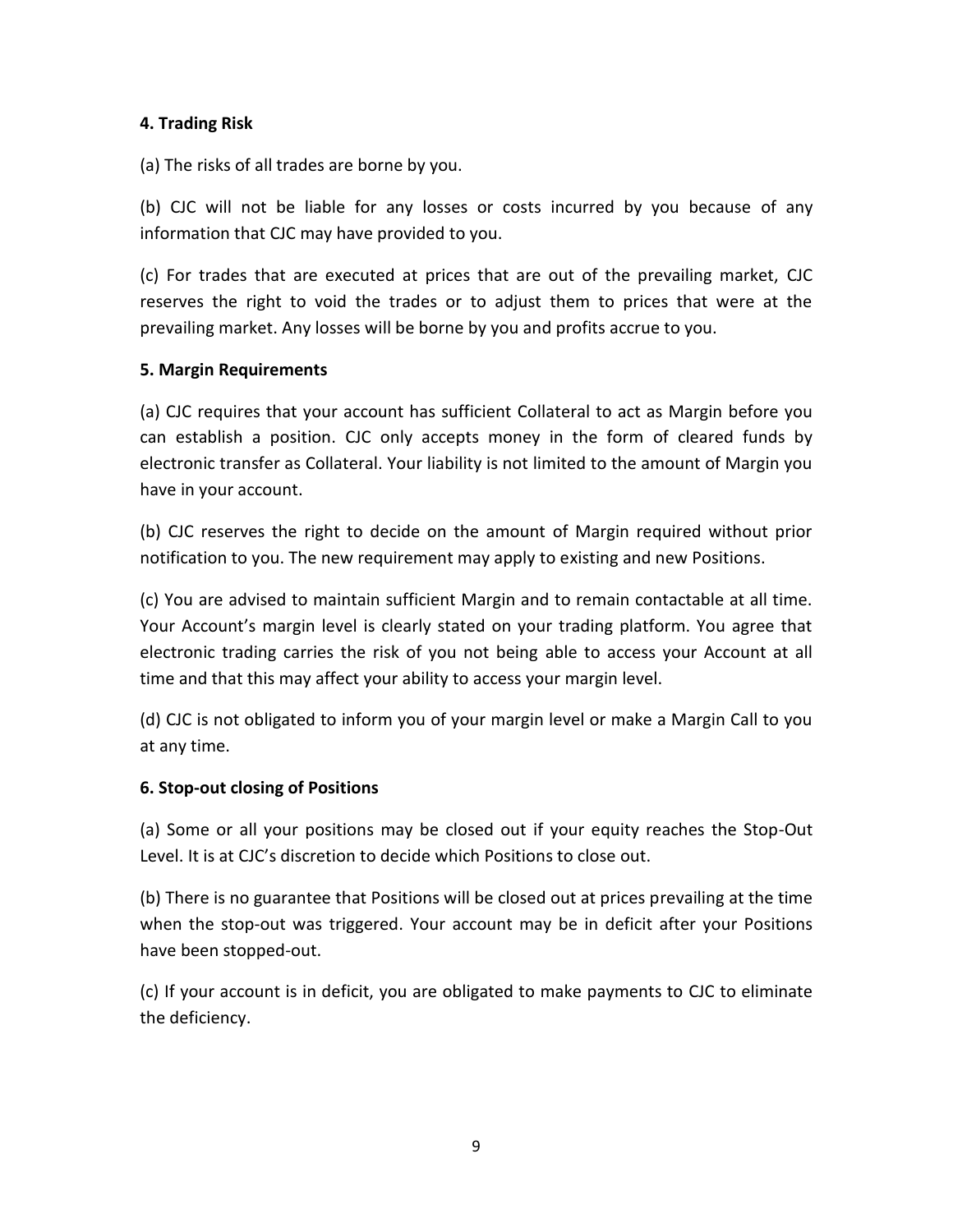(d) CJC is not obligated to allow you time to further transfer funds to meet Margin Calls. However, from time to time, CJC may at is discretion, grant you time to meet your requirements or delay closing out your Positions.

## **7. Dealing Instructions**

(a) CJC will not be responsible for any losses or costs incurred when acting on instructions which reasonably can be thought of as coming from you even though such instructions have not come from you.

(b) You may change your telephone password at any time by informing us in writing.

(c) You may change the Authorised Person at any time by informing us in writing.

(d) You are responsible for ensuring that your account information is kept private and secure always. You are responsible for all information CJC sends to you and all trades done in your Account. CJC does not have to establish the identity of any one using your Account when you trade electronically.

(e) CJC will endeavour to fill your orders to the best of its ability. However, at times, the price that the order is filled at may be different from the order price. This is known as "slippage". CJC does not guarantee that orders will be filled at the ordered price.

## **8. Telephone Recording**

(a) All conversations are recorded.

(b) You consent to the recording of your conversations with CJC and

(c) You consent that these recordings may be used as evidence in any fact finding or dispute between you and CJC and

(d) You consent that these recordings may be provided to any organisations as part of an investigation or audit including but not limited to anti-money laundering or counter financing of terrorism.

## **9. Facsimile and Telephone Indemnity**

(a) You agree that CJC may accept telephone or facsimile instructions but is not obligated to accept them.

(b) CJC will not be liable for any losses or costs incurred due to its acting on instructions which may be fraudulent, unauthorised or forged. You agree to indemnify CJC from all damages from such instructions.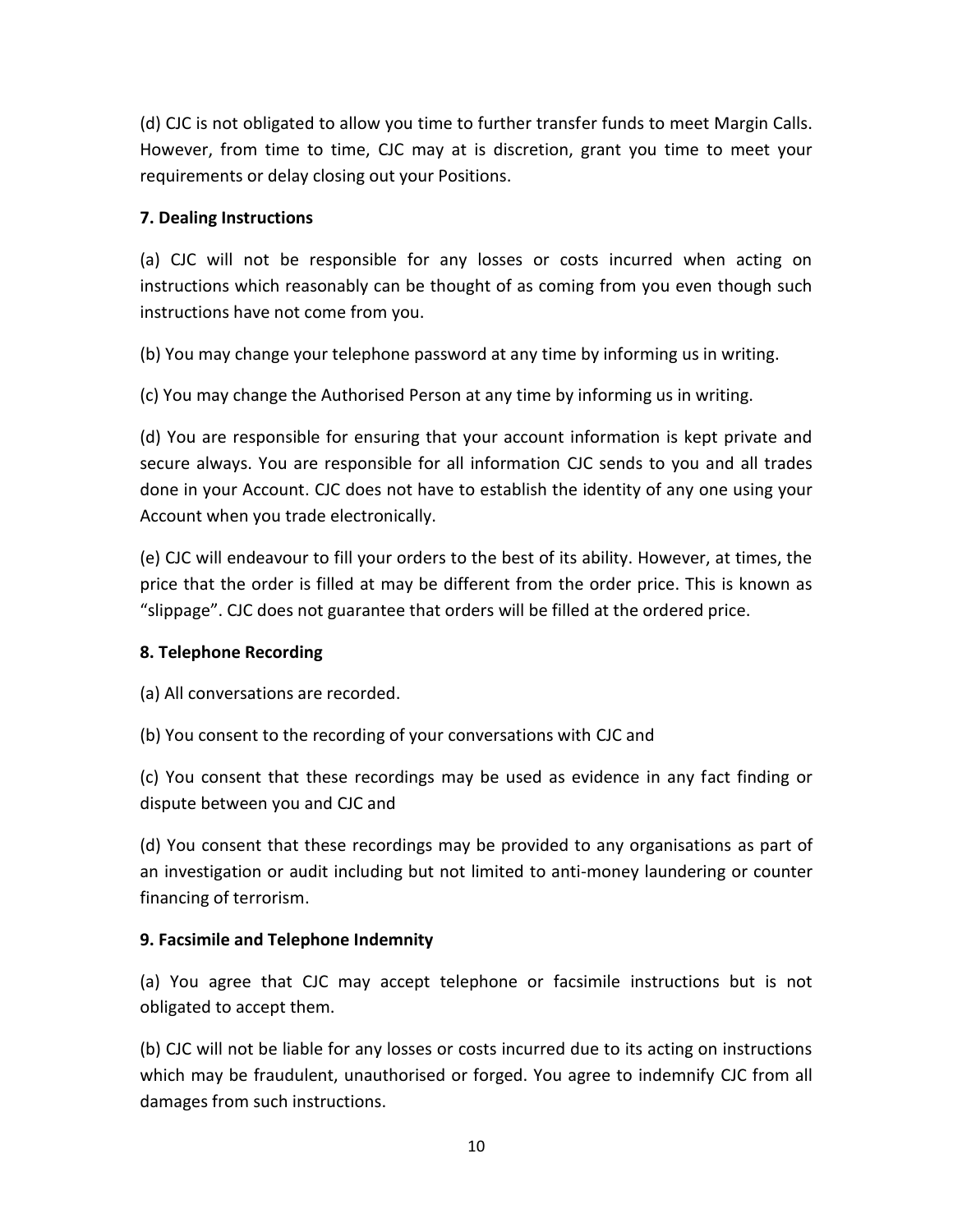(c) It is your responsibility to ensure that fraudulent, unauthorised or forged instructions are not given to CJC and to inform CJC immediately in the event of such occurrences.

#### **10. Movement of Funds**

(a) No third-party payment of funds in or out will be accepted. All funds paid into your Account at CJC must be from an account that belongs to you and all funds paid to you must be to an account that belongs to you.

(b) CJC reserves the right to refuse any payment in or out.

(c) CJC shall not be responsible or liable for any losses or costs incurred directly or indirectly by you or any party due to the non-acceptance of funds.

(d) CJC shall not be responsible or liable for any losses due to the stop-out closing of Positions due to the non-acceptance of funds for the intention of funding margin requirement.

(e) Some payments may be subject to withholding fees or other form of expenses or deductions. The final amount that CJC receives may be less the amount originally remitted or what you expect. CJC is the recipient and has no control of the amount of deductions. You are advised to take note of such deductions and to ensure that funds to be received at CJC will be of a sufficient quantity. This is especially important if the funds are for satisfying margin requirements.

(f) While CJC will endeavour to credit your account with funds received as soon as possible, this may not be possible if funds are received during hours when the office is not operational, when an investigation is needed to ascertain the source or ownership of funds or when the amount received is in dispute. Clients are to ensure that funds sent to CJC are in cleared funds, from a legitimate source and not subject to any encumbrances.

(g) It is your responsibility to ensure that instructions for payment out of funds are correct, clear and sufficient. CJC does not accept any losses or costs incurred due to incorrect or insufficient information given by you.

(h) CJC may withhold payments if

(i) It is necessary to meet regulatory or legal obligations

(ii) Your Position requires the withholding of funds to meet a potential adverse movement in the value of your equity.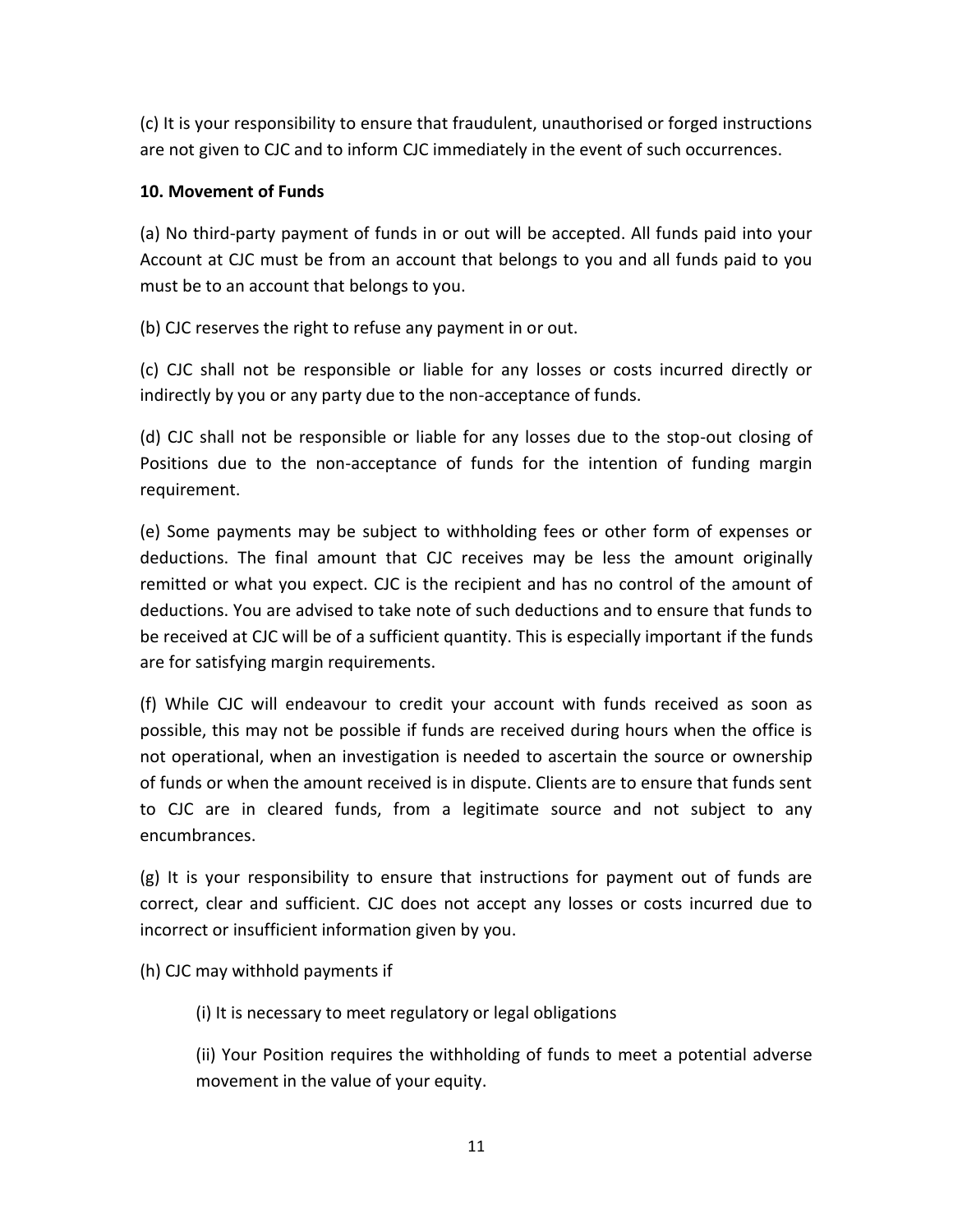(iii) There is an unresolved dispute between You and CJC.

(iv) You have an unpaid or contingent liability to CJC.

(i) The amount of funds that you receive may be less than that remitted due to expenses and fees.

# **11. Confirmation of Orders, Trades, Confirmation Information and Proof of Communication.**

(a) All your orders and trades are conducted and displayed on the Trading Platform and can be easily accessed during the time that the system is open for you to use. This existence of the information and their ready accessibility fulfils CJC's obligation to confirm your orders and trades and is proof that CJC has communicated the information to you. Any discrepancy should be reported to CJC within 24 hours.

(b) CJC may communicate to you by a variety of means and this may include:

- (i) By posting on the Trading Platform.
- (ii) By posting on its website.
- (iii) By sending an email to you.
- (iv) By communicating with you through social media or chat application.
- (v) In writing.
- (vi) Verbally

Any form of communication untaken above will be deemed as CJC having fulfilled its obligation to communicate with you. You agree that the required confirmation information can be made available to you through the Trading Platform or an electronic facility on a substantially continuous basis.

## **12. CJC's Right to Refuse to Deal or Trade**

(a) CJC reserves the right to refuse an order, deal with or on behalf of you. CJC also may reduce your position or limit the type of order that you can place. Such a refusal shall not prejudice any other rights of CJC in this Agreement.

(b) Strategies that are intended to exploit errors in pricing are not acceptable. Trading activity designed to disrupt CJC's service, deny others of its service or negatively affect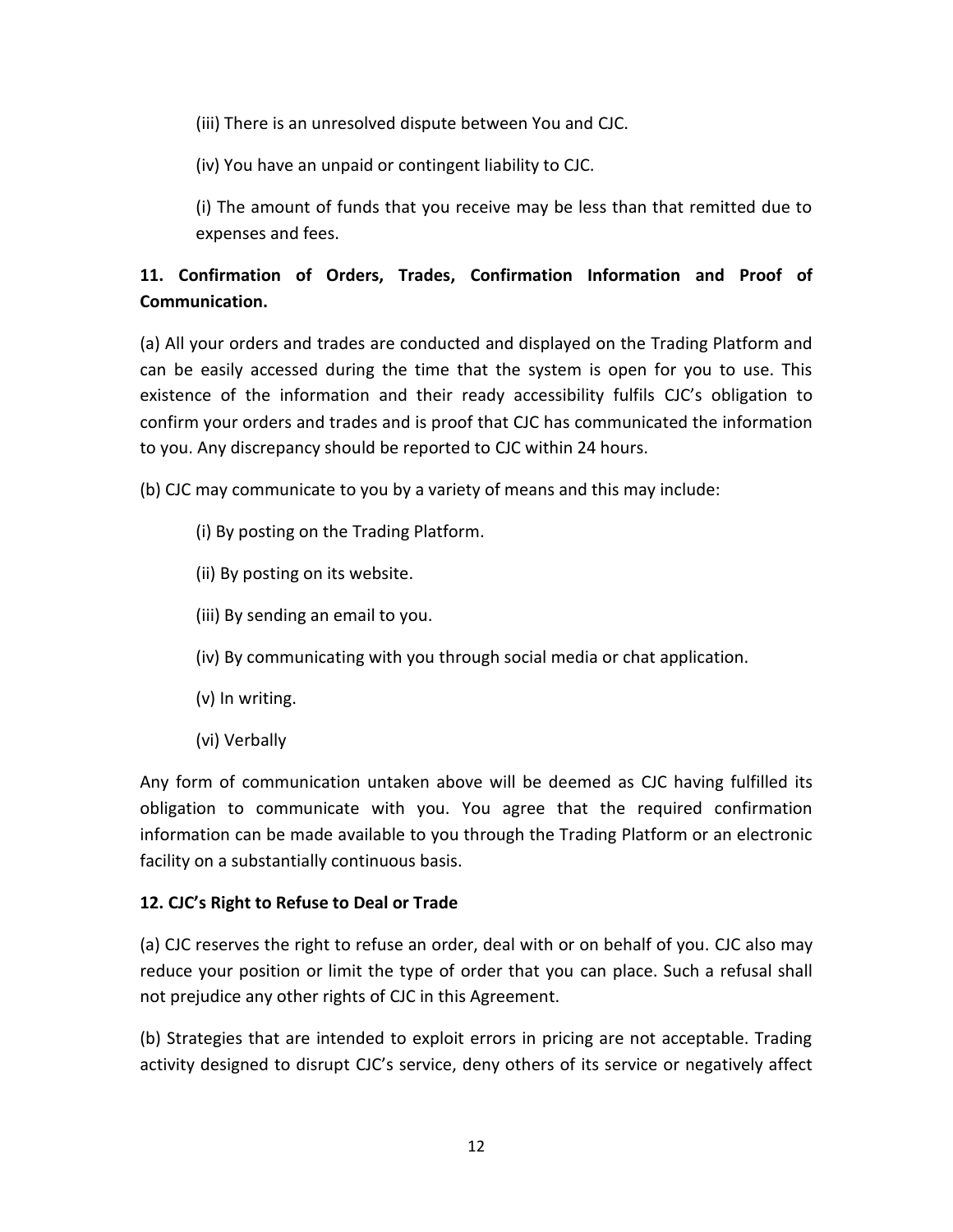the functioning of its systems are also not acceptable. Actions CJC may take include but is not limited to:

- (i) Restrict your access to the Trading Platform or part of it.
- (ii) Widen the Spread available to you.
- (iii) Make null and void any abusive trades and adjust your Account.
- (iv) Take back any profits due to abusive trades.
- (v) Terminate this Agreement.

## **13. CJC's Right to Deal**

(a) You agree that CJC, its employees, directors or persons or entities associated with it may deal or trade on their own accounts by selling or buying the Contract to or from you.

(b) CJC may take the opposite side of your trade.

## **14. Fees and Charges.**

(a) CJC's fees and charges are set out on its website and may change from time to time. Changes will be updated on the website and notified to you.

(b) You agree to pay:

- (i) All spreads associated with your transactions.
- (ii) All roll-over (swap) charges associated with your Positions.
- (ii) All costs incurred in the receipt and payment of funds.
- (iv) All commissions incurred in the transaction of a Contract or any service provided by CJC.
- (v) All account maintenance fees.
- (vi) All interest due on your Account because of the Account being overdrawn or due to any debt owing to CJC. CJC may add a percentage above that which is charged by its creditors in the calculation of the interest amount. This percentage is at CJC's discretion.
- (vii) All fees that are associated with your account.

## **15. Closing or Voidance of Positions**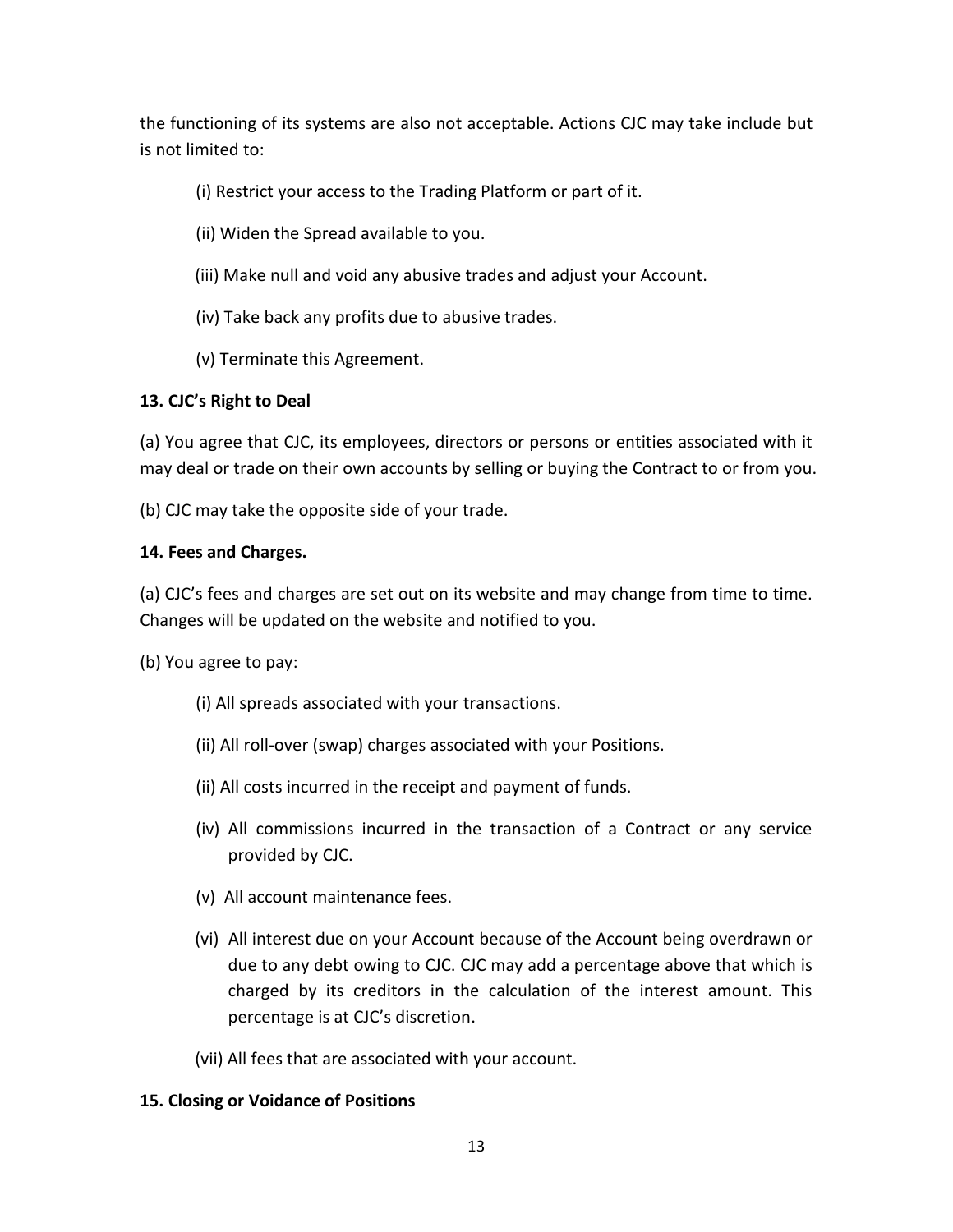CJC has the absolute right to close any Position or void any trade where we are in dispute with you or where there is a breach to the Terms and Conditions.

#### **16. Suspension of Account**

CJC may suspend your account if it believes the following has occurred:

(a) You have not displayed or CJC believes you have not displayed sufficient knowledge or understanding of the risks in the trading of derivatives or the Contracts offered by CJC.

(b) There is a threat to or a reason to believe that there is a threat to your Account.

(c) When circumstances may arise where CJC believes a suspension is necessary to investigate the circumstance.

(d) When you remain, after a period of 10 working days, uncontactable or have not replied to CJC despite its attempts at communication.

(e) If your Account remains inactive for a period.

(f) If you display an abusive or bullying behaviour towards any employee, Director, agent or any person associated with CJC.

## **17. Set – off Rights**

CJC may and without notice undertake the following or set-off to satisfy your liabilities to CJC.

(a) Combine all your Accounts.

(b) Sett-off any sums that are outstanding credit to you.

#### **18. Force Majeure**

CJC shall not be responsible for and shall not be in breach of this Agreement or be liable to you for any losses or costs incurred due to incidents, happenings or events which are beyond CJC's reasonable control. Such incidents may be but is not limited to a failure of the internet, a failure of CJC's systems, break-down in electronic communications, labour dispute, power outage, earthquake, an act of God, flood, war or an act of government.

#### **19. Discontinuation and Ceasing of Offering of a Contract**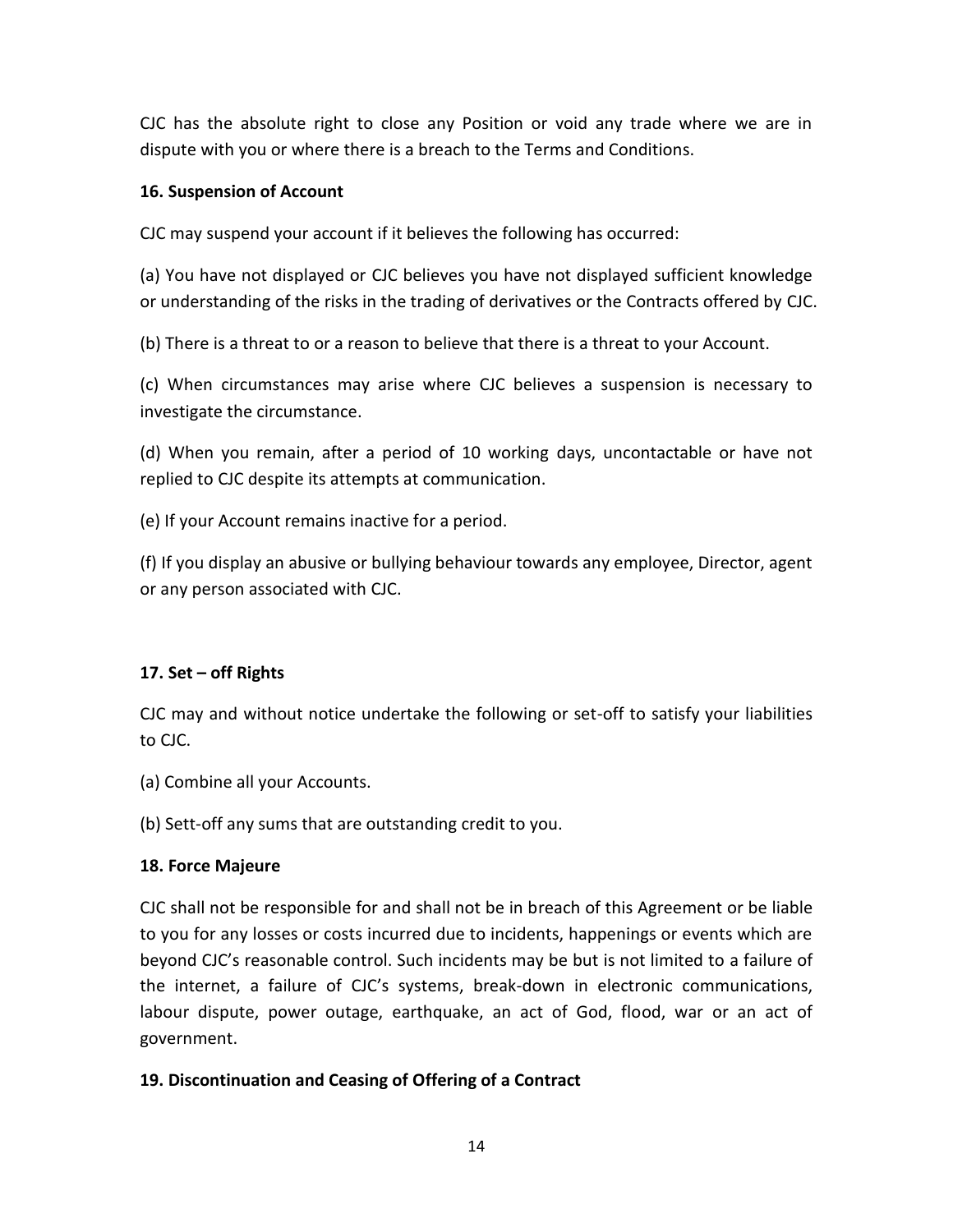(a) CJC may discontinue or cease to offer a Contract at any time and will inform you of the date (Cessation Date) at which the Contract will cease to be offered.

(b) If the contract ceases to be available, you agree that you will close out any Positions that you may have in the Contract before the Cessation Date and that if this is not done, CJC will close out the Contract at a price at its discretion.

## **20. Indemnity**

(a) You agree to not claim from CJC and to indemnify CJC fully of any liabilities, costs or damages which you may suffer or may be imposed on CJC in connection or due to:

- (i) Any action taken by CJC due to a Default Event.
- (ii) Your breaching of this Agreement.
- (iii) Any wrong or misleading information or any information or instruction given to us from whom it appears to be from an Authorised Person.
- (iv) Unauthorised use of the Account.
- (v) Damages caused by malwares.
- (vi) System outages or failure in communication systems.

(vii) Your inability to access CJC's services or CJC not able to provide you with its services.

The indemnity above shall be in a continuous manner and will include liabilities which may be past, present, in the future or contingent. This indemnity shall survive the termination of the Agreement or any transactions under this Agreement.

## **21. Default Event**

## **21.1 What is a Default Event?**

The events listed below shall be considered a Default Event.

(a) You have breached any term and condition in this Agreement.

(b) You have provided CJC with false or misleading information.

(c) You have conducted transactions which are abnormal, may cause harm to CJC or may be in breach of this Agreement.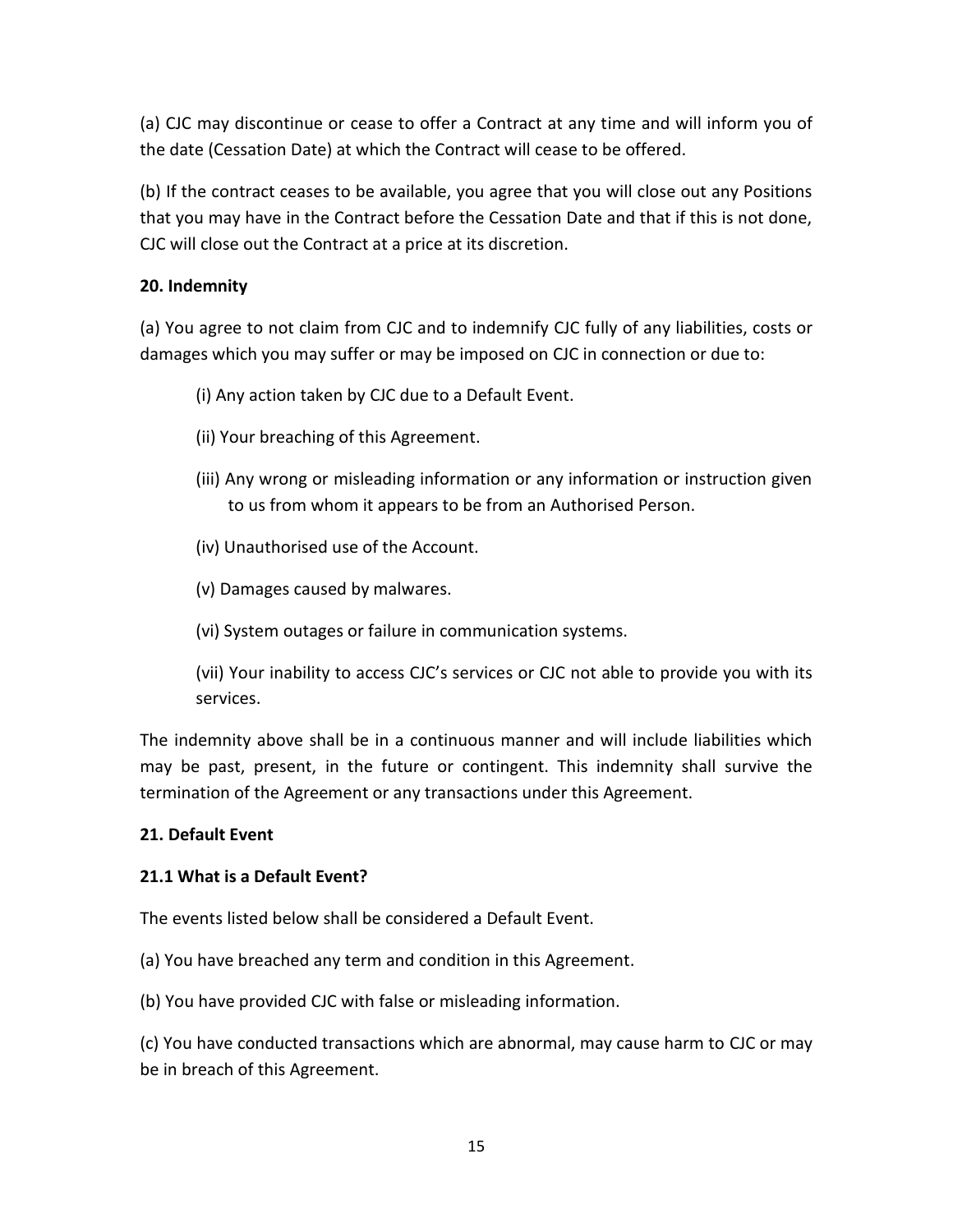- (d) You pass away or are of unsound mind.
- (e) You fail to provide sufficient Margin or increase Margin when required to do so.
- (f) You fail to pay CJC any fees or costs when required.
- (g) You become a bankrupt of insolvent.

(h) You use the Account or CJC believes you use the Account to engage in or facilitate illegal activities.

(i) You or any Authorised Person becomes a Politically Exposed Person (PEP).

- (j) CJC believes it is prudent to close the Account because of regulatory requirements.
- (k) CJC is instructed to close the Account by law.

#### **21.2 Steps CJC may take in the event of a Default Event Occurring**

- (a) Terminate this Agreement.
- (b) Require the payment of funds you owe to CJC.
- (c) Refuse orders to open new Positions.
- (d) Close all or some Positions.
- (e) Exercise rights of Set-Off.
- (f) Combine Accounts of yours.
- (g) Forbid you to withdraw funds or limit the amount of withdrawal.
- (h) Retain any funds you have to settle any contingency
- (i) Impose new Margin requirement.

#### **22. Delegation**

(a) Your rights in the Agreement shall not be assigned or delegated to any person without the approval of CJC.

(b) All Collateral deposited by you shall not be the subject of any charge, change in charge or the creation of a security interest.

(c) Without prejudice to Section 21 (a) above, CJC may assign or delegate its rights under this Agreement to any person or entity.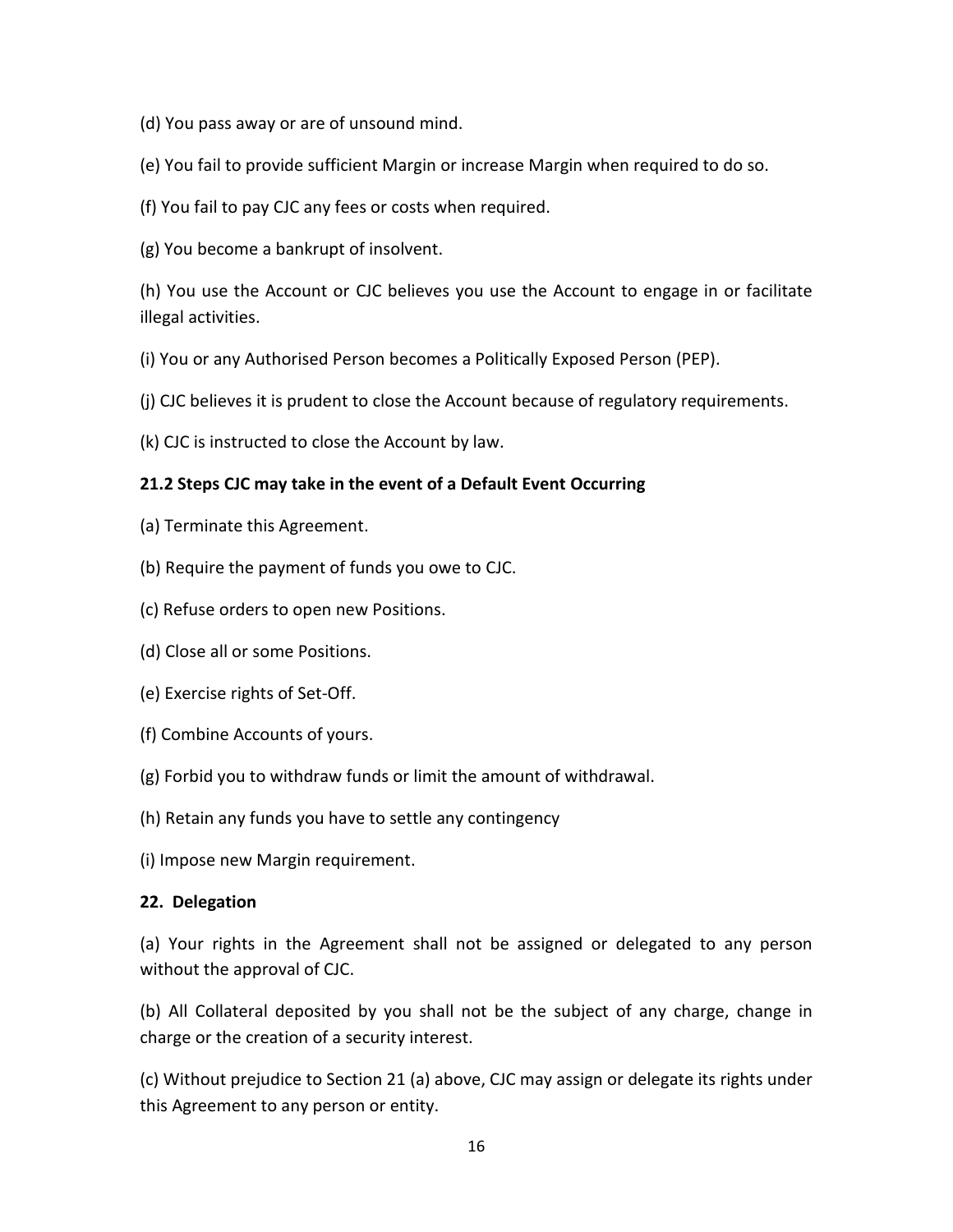(d) CJC may reveal to any potential assignee any information in our relationship.

## **23. Amendment and Termination**

(a) This Agreement may be amended at any time by CJC. CJC will give you written notice. The latest version of the Agreement will be available on CJC's website and the latest version will be the governing document in relation to your relationship with CJC.

(b) If you object to the amendments, you must inform CJC within 14 days of the notification of amendment. Otherwise, it will be taken that you have agreed to the amendment. If you have informed CJC of your objection within the stipulated time, the amendments will not be applicable to you. In this case, your Account may be closed or suspended pending the resolution of this issue.

## **24. Termination**

(a) CJC may terminate this Agreement and close the Account by giving 30 days' notice.

(b) You may terminate this Agreement and close the account by giving CJC written notice. All Positions must be closed and all liabilities and obligations to CJC discharged and satisfied. CJC will endeavour to close the Account within a reasonable period.

(c) Upon notice of termination by either CJC or you, CJC reserves the right to not allow new Positions.

## **25. Acknowledgement, Warranties and Undertakings**

You warrant that in all aspects of your relationship with CJC, that:

- (a) All information provided to CJC is true, accurate and non-misleading.
- (b) You will comply with all applicable laws.
- (c) You are legally able to and are not under any binding which disallows you from entering into this Agreement.
- (d) You have obtained all necessary consents to enter into this Agreement.
- (e) Your affairs and assets are not subject to any liquidation proceedings.
- (f) You are not a bankrupt or insolvent.

(g) Your opening of this account is in full compliance with your employer's rules and regulations.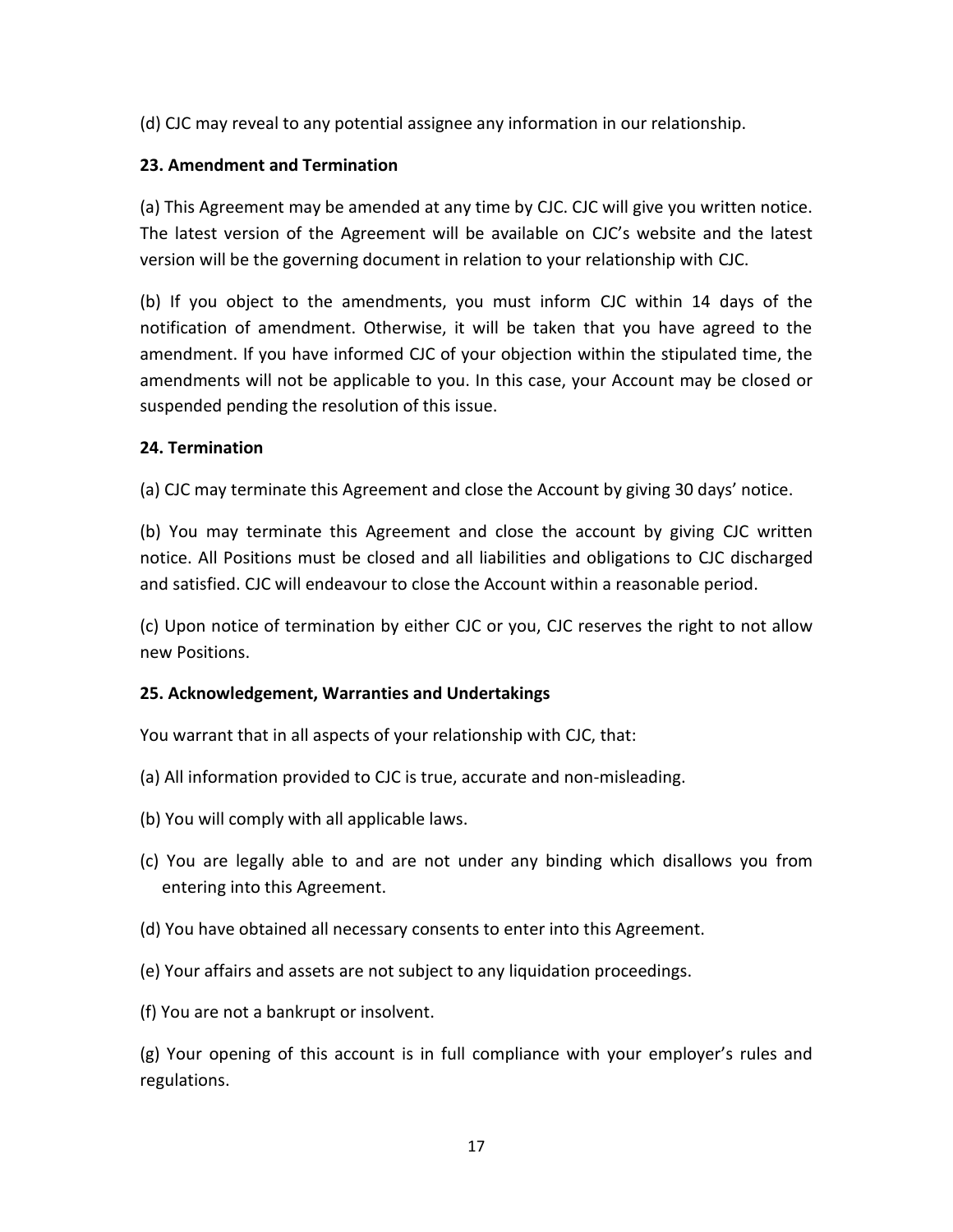(h) Your trading in this account is not based on any inside information and is legal and in full compliance with the laws or any jurisdiction that may apply and that your employer or the relevant authorities may be informed should you engage in or is suspected to be engaged in any illegal activities.

(i) You will not undertake any trading is illegal or disruptive.

## **26. Complaints**

If you have a complaint, you should contact CJC. You may email to: info@CJCMARKETS-SVG.COM.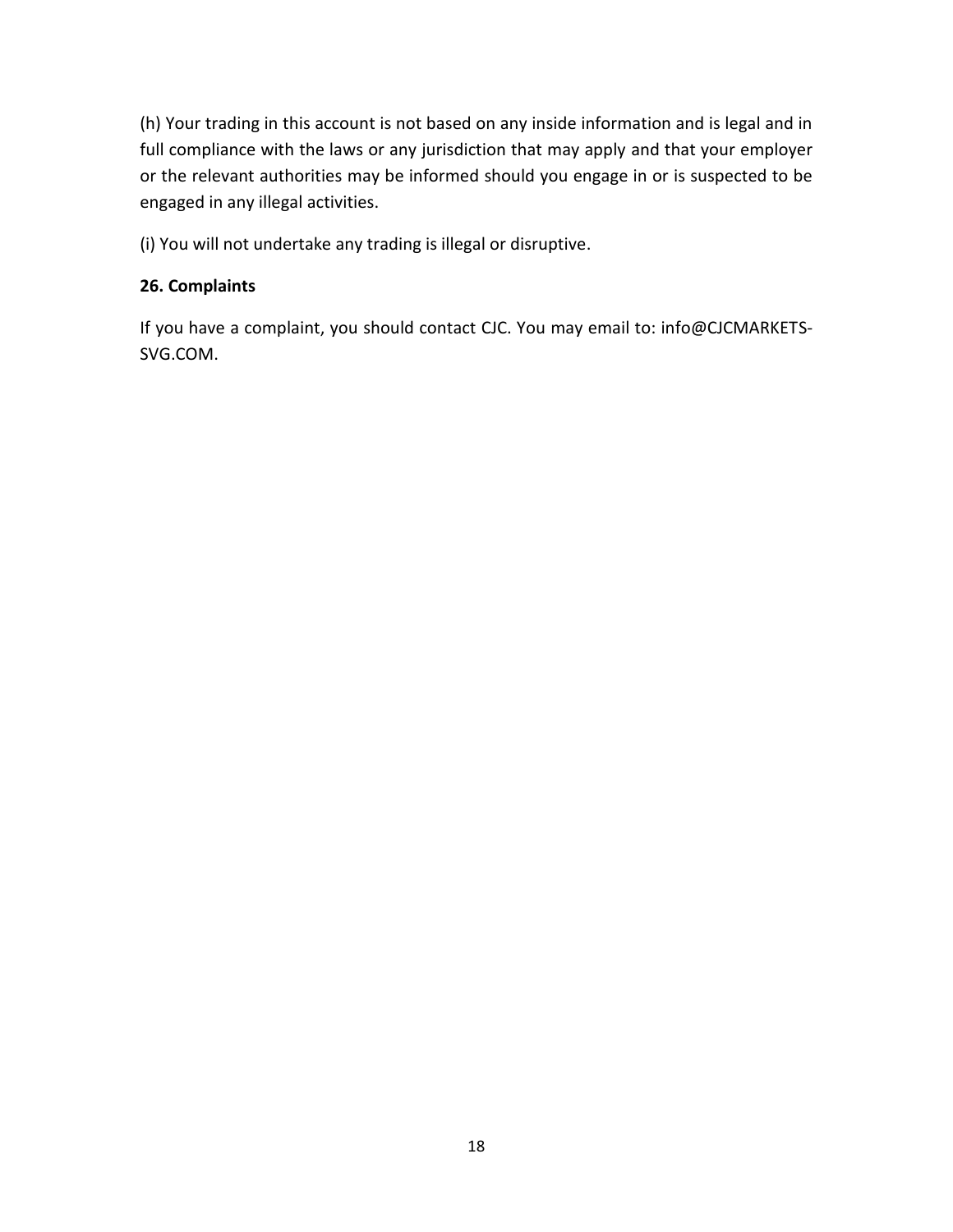## **27. Interpretation**

| <b>CJC</b>                 | Means CJC Markets Co., Limited                                                                                                                                                                                                                    |
|----------------------------|---------------------------------------------------------------------------------------------------------------------------------------------------------------------------------------------------------------------------------------------------|
| Account                    | Means the account that a client has with CJC                                                                                                                                                                                                      |
| <b>Account Application</b> | Means the Account Application Section in this document                                                                                                                                                                                            |
| Agreement                  | Means this Client Services Agreement or any of its update<br>versions.                                                                                                                                                                            |
| Attorney                   | Means an attorney or any person authorised by law to<br>perform the task of an attorney.                                                                                                                                                          |
| <b>Authorised Person</b>   | Means a person who is authorised to act on the client's<br>behalf.                                                                                                                                                                                |
| <b>Cessation Date</b>      | Means the date on which the Contract will cease to be<br>offered.                                                                                                                                                                                 |
| Collateral                 | Means the assets placed with CJC for the purpose of<br>margining.                                                                                                                                                                                 |
| Contract                   | Means the product that is offered by CJC.                                                                                                                                                                                                         |
| Default Event              | Means an event that is considered a default for the<br>purpose of this Agreement and is described in Section 22.                                                                                                                                  |
| Joint Account              | Means an Account where there is more than one holder.                                                                                                                                                                                             |
| Margin                     | Means the amount of funds that is required for the<br>opening of a Position.                                                                                                                                                                      |
| Margin Call                | Means the amount of funds that is needed to be added to<br>your current equity to allow the holding of the Position.<br>Also means the communication to client requesting client<br>to deposit additional funds to allow holding of the Position. |
| <b>PEP</b>                 | Means a Politically Exposed Person as defined in the Anti<br>Money Laundering and Counter Terrorism Financing Act<br>2009.                                                                                                                        |
| Position                   | Means the outstanding quantity of a Contract that is not<br>closed out in an Account.                                                                                                                                                             |